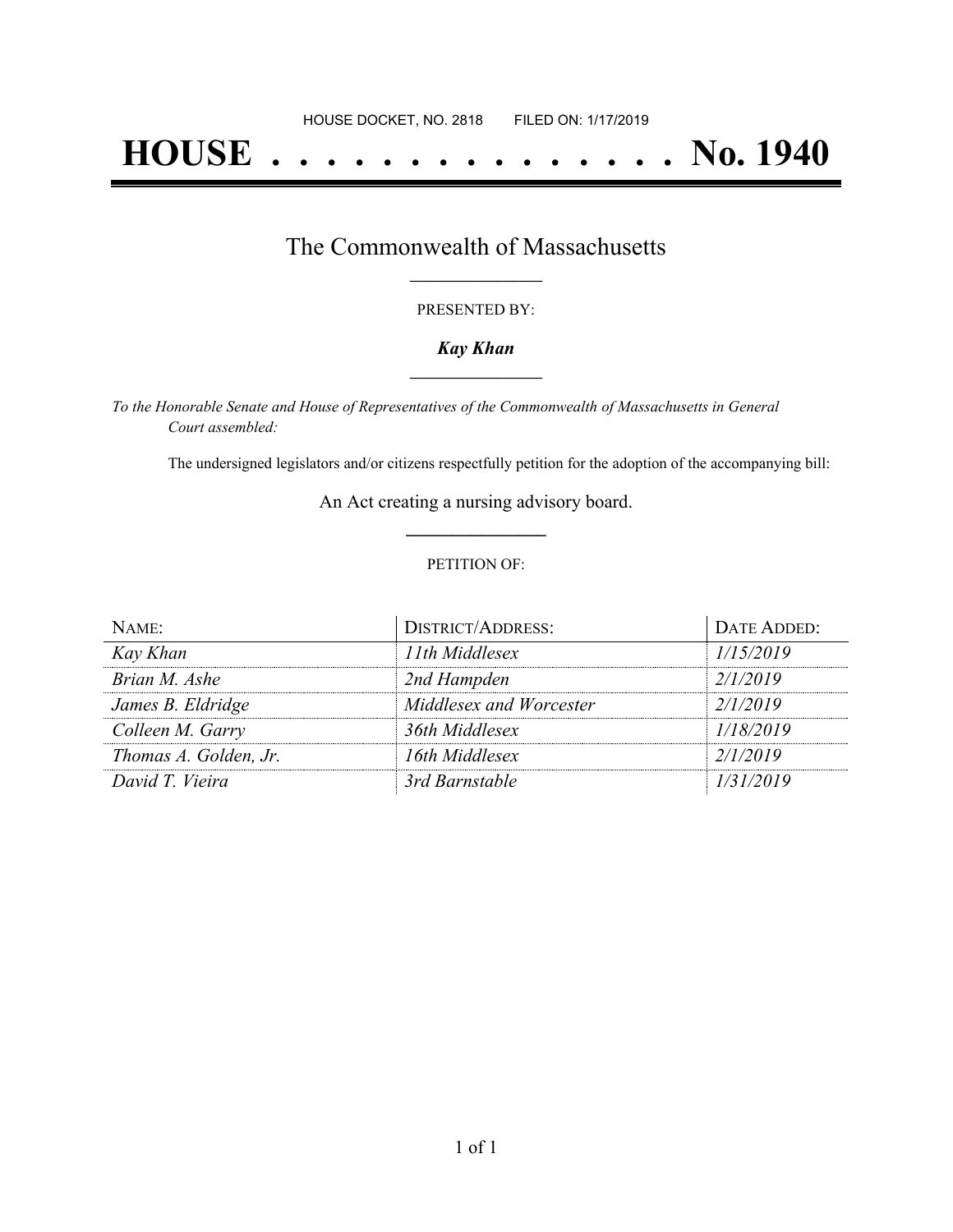## **HOUSE . . . . . . . . . . . . . . . No. 1940**

By Ms. Khan of Newton, a petition (accompanied by bill, House, No. 1940) of Kay Khan and others for legislation to establish a nursing advisory board within the Executive Office of Health and Human Services. Public Health.

### [SIMILAR MATTER FILED IN PREVIOUS SESSION SEE HOUSE, NO. *1184* OF 2017-2018.]

## The Commonwealth of Massachusetts

**In the One Hundred and Ninety-First General Court (2019-2020) \_\_\_\_\_\_\_\_\_\_\_\_\_\_\_**

**\_\_\_\_\_\_\_\_\_\_\_\_\_\_\_**

An Act creating a nursing advisory board.

Be it enacted by the Senate and House of Representatives in General Court assembled, and by the authority *of the same, as follows:*

| $\mathbf{1}$ | SECTION 1. The General Court hereby finds that there exists a nursing shortage in the           |
|--------------|-------------------------------------------------------------------------------------------------|
| 2            | Commonwealth and that the shortage of qualified nurses will increase in the near future. The    |
| 3            | General Court further finds that the Commonwealth shall provide a forum for long-range          |
| 4            | planning and policy development among nursing leaders. This forum will exist to ensure that the |
| 5            | Commonwealth meets the nursing and healthcare needs of its citizens.                            |
| 6            | SECTION 2. Chapter 6A of the General Laws as so appearing in the 2016 Official                  |
| $\tau$       | Edition is hereby amended by inserting after section 16G the following section:—                |
| 8            | Section 16H. A nursing advisory board is hereby established within, but not subject to          |
| 9            | the control of, the executive office of health and human services. The advisory board shall     |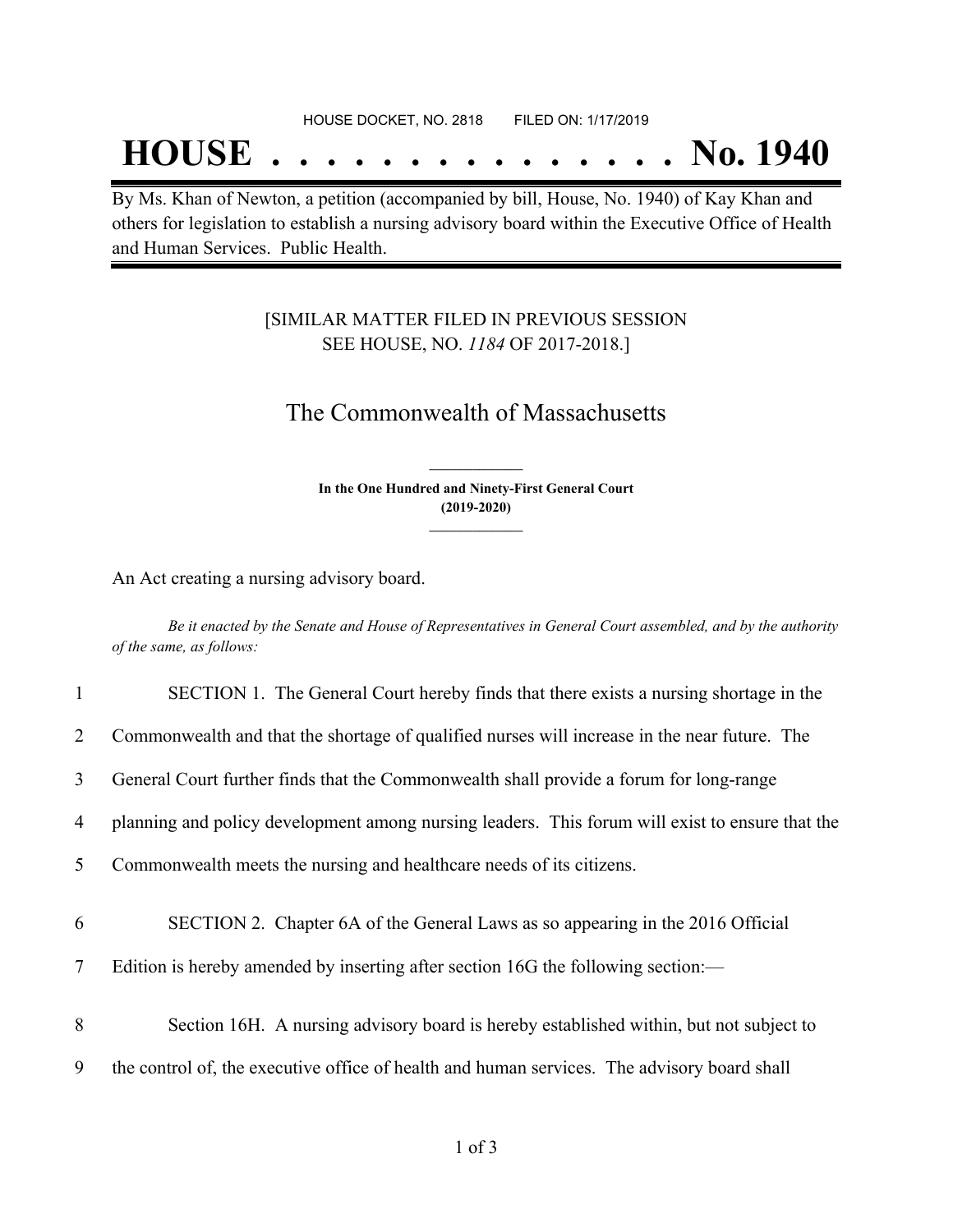| 10 | consist of 8 members who shall have a demonstrated background in nursing or health services        |
|----|----------------------------------------------------------------------------------------------------|
| 11 | research and who shall represent the continuum of health care settings and services, including,    |
| 12 | but not limited to, long-term institutional care, acute care, community-based care, public health, |
| 13 | school care, advanced practice, psychiatric nursing, and higher education in nursing. The          |
| 14 | members shall be appointed by the governor from a list of 10 individuals recommended by the        |
| 15 | board of registration in nursing and a list of 10 persons recommended by the Massachusetts         |
| 16 | Center for Nursing, Inc. The advisory board shall elect a chair from among its members and         |
| 17 | adopt bylaws for its proceedings. Members shall be appointed for staggered terms of 3 years,       |
| 18 | except for persons appointed to fill vacancies who shall serve for the balance of the unexpired    |
| 19 | term. No member shall serve more than 2 consecutive full terms.                                    |
| 20 | The advisory board shall:-                                                                         |
| 21 | (a) advise the governor and the general court on matters related to the practice of                |
| 22 | nursing, including the shortage of nurses across the commonwealth in all settings and services,    |
| 23 | including advanced practice nursing, long-term institutional care, acute care, community-based     |
| 24 | care, public health, school care, and higher education in nursing;                                 |
| 25 | (b) subject to appropriation, develop a research agenda, apply for federal and private             |
| 26 | research grants, and commission and fund research projects to fulfill the agenda;                  |
| 27 |                                                                                                    |
|    | (c) recommend policy initiatives to the governor and the general court;                            |
| 28 | (d) prepare an annual report and disseminate the report to the governor, the general               |
| 29 | court, the secretary of health and human services, the director of labor and workforce             |
| 30 | development and the commissioner of public health; and                                             |

of 3